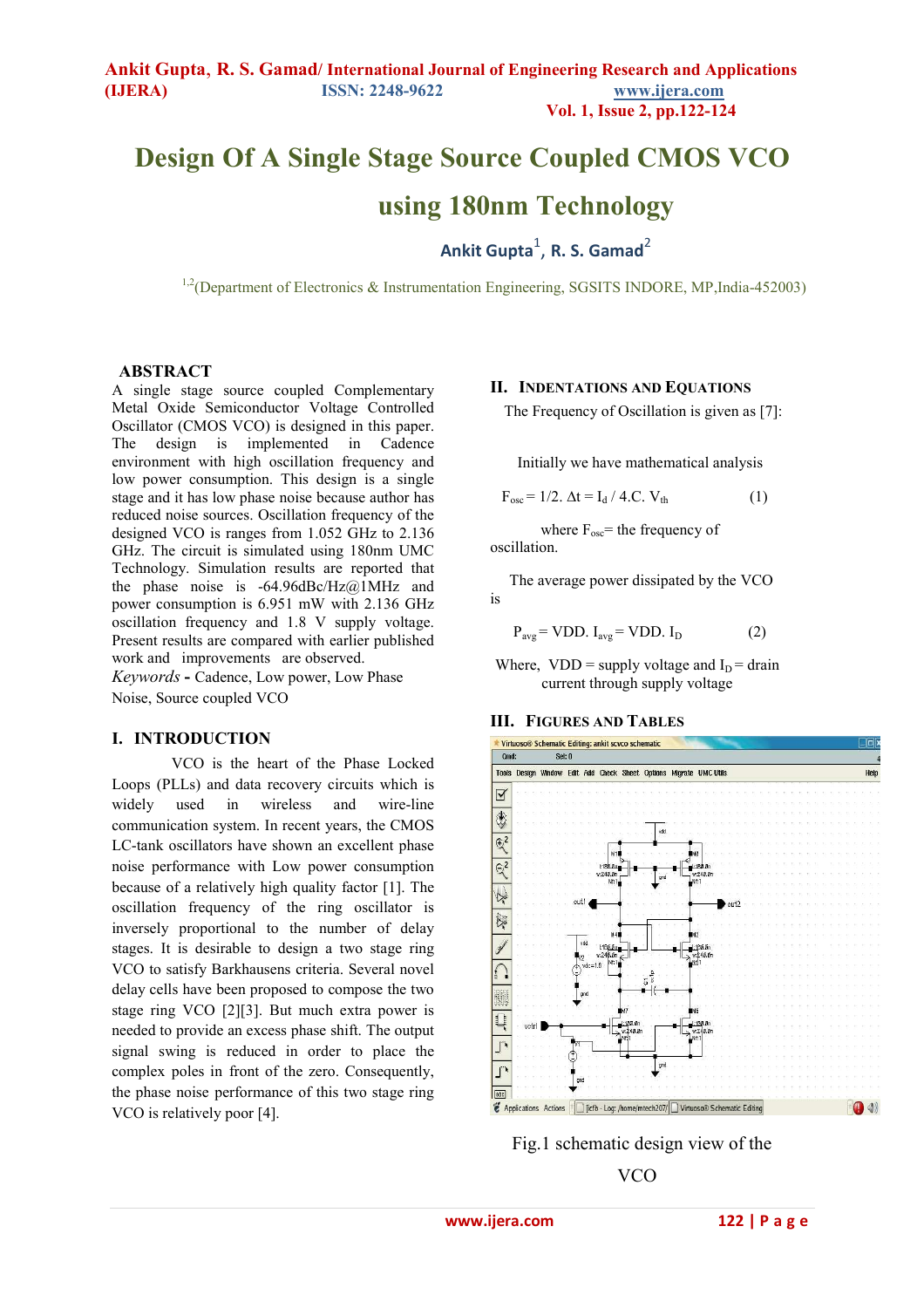### **Ankit Gupta**, **R. S. Gamad/ International Journal of Engineering Research and Applications (IJERA) ISSN: 2248-9622 www.ijera.com Vol. 1, Issue 2, pp.122-124**



Fig.2 Simulation result of the output VCO



 **earlier reported work** 



Fig.3 Graphical representation of frequency Vs control Voltage

| Ref[1]            |                  |                       |
|-------------------|------------------|-----------------------|
|                   | Ref[5]           | This design           |
|                   |                  |                       |
| 1.8V              | 3.3V             | 1.8V                  |
| $0.18 \mu m$      | $0.35 \mu m$     | $0.18 \mu m$          |
| (CMOS             | (CMOS            | (CMOS                 |
| Techno.)          | Techno.)         | Techno.)              |
| 17mW              | 15.5mW           | $6.951 \,\mathrm{mW}$ |
| $2.5 - 5.2$ GHz   | $2.5 - 5.2$ GHz  | 1.052-2.136<br>GHz    |
| $-90.1$ d $Be/Hz$ | $-135$ d $Be/Hz$ | -64.96dBc             |
|                   |                  | /Hz                   |
| @1MHz             | @ 1MHz           | @1MHz                 |
| $\overline{2}$    |                  | 1                     |
|                   |                  |                       |
|                   |                  |                       |

## **IV. CONCLUSION**

This paper presents a design of a low power, low phase noise 2.136 GHz CMOS VCO using 180 nm UMC Technology. Finally authors have compared the presented results with earlier published work